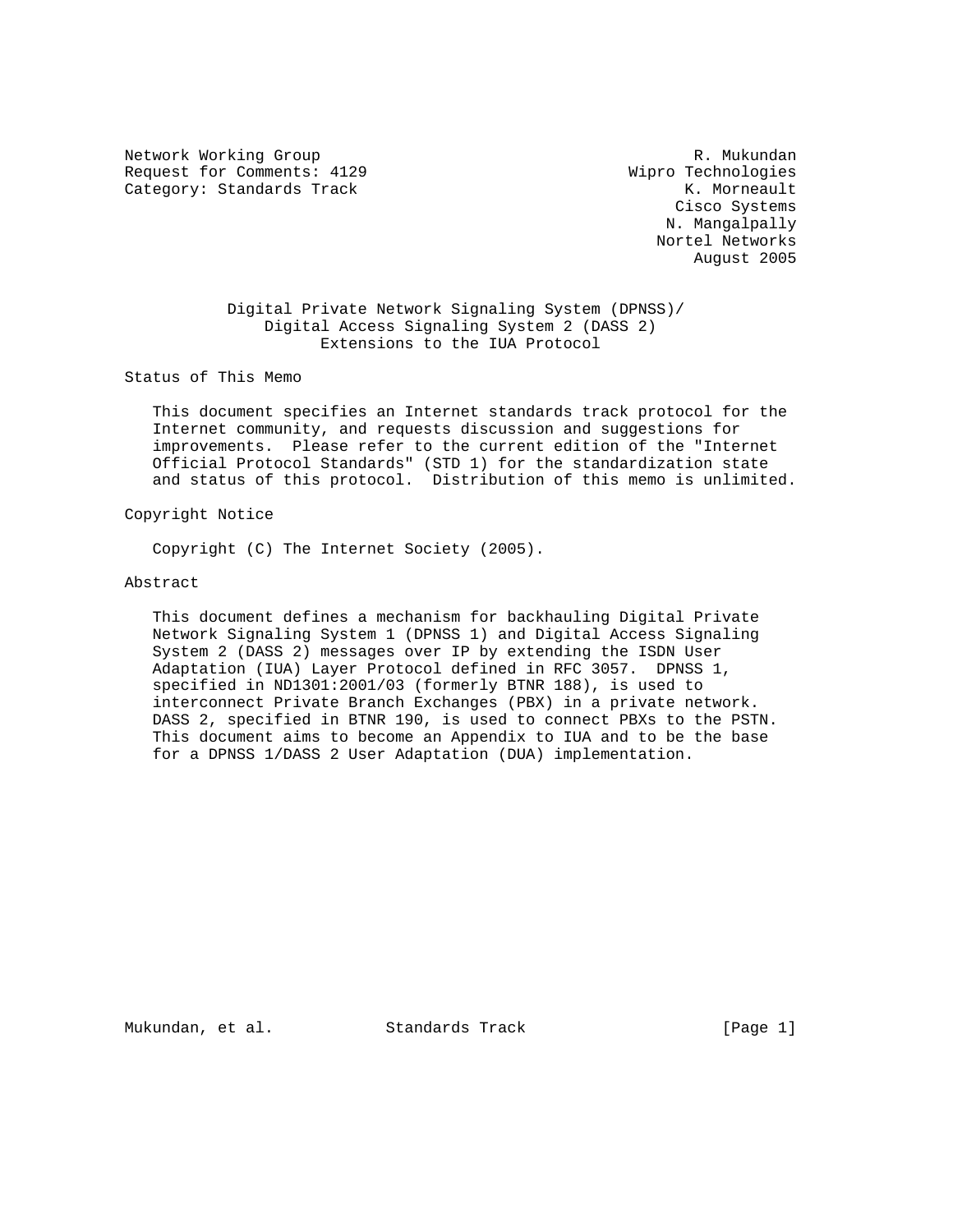# Table of Contents

| 1 <sub>1</sub>   | 2                                                                                                        |
|------------------|----------------------------------------------------------------------------------------------------------|
|                  | 2<br>1.1.                                                                                                |
|                  | 3<br>1.2.                                                                                                |
|                  | $\overline{4}$<br>1.3.                                                                                   |
|                  | 5<br>Proposed DPNSS Backhaul Architecture<br>1.4.                                                        |
| 2.               | 5                                                                                                        |
|                  | 5<br>2.1.<br>New Message Class for DUA                                                                   |
|                  | 6<br>2.2.                                                                                                |
|                  | 2.3.<br>7                                                                                                |
|                  | 7<br>2.4.                                                                                                |
|                  | - 9<br>2.5.<br>Management (MGMT) Messages                                                                |
| $\overline{3}$ . |                                                                                                          |
| $4$ .            | Use of SCTP Payload Protocol ID  10                                                                      |
| 5.               |                                                                                                          |
|                  | 5.1.                                                                                                     |
|                  | Resetting all DLCs in a Link  11<br>5.2.                                                                 |
|                  | Information Transfer on a DLC  12<br>5.3.                                                                |
|                  | Link Takedown (Single DLC)  12<br>5.4.                                                                   |
|                  | Link Takedown (All DLCs) $\ldots \ldots \ldots \ldots \ldots \ldots \ldots \ldots \ldots \ldots$<br>5.5. |
|                  | 5.6.                                                                                                     |
|                  | 5.7.                                                                                                     |
| 6.               |                                                                                                          |
| $7$ .            |                                                                                                          |
|                  | 7.1.                                                                                                     |
| 8.               | 13                                                                                                       |
|                  |                                                                                                          |

### 1. Introduction

 This document describes a method of implementing Digital Private Network Signaling System 1 (DPNSS 1) [2] (henceforth referred to as just DPNSS) and Digital Access Signaling System 2 (DASS 2)[3] backhaul messaging over IP using a modified version of the ISDN User Adaptation Protocol (IUAP) [1]. The DPNSS/DASS 2 User Adaptation (DUA) builds on top of IUA by defining the necessary extensions to IUA for a DPNSS/DASS2 implementation.

# 1.1. Scope

 There is a need for Switched Circuit Network (SCN) signaling protocol delivery from a DPNSS Signaling Gateway (SG) to a Media Gateway Controller (MGC). The delivery mechanism should support the following protocols:

- DPNSS (Digital Private Network Signaling System) [2]
- DASS 2 (Digital Access Signaling System Number 2) [3]

Mukundan, et al. Standards Track [Page 2]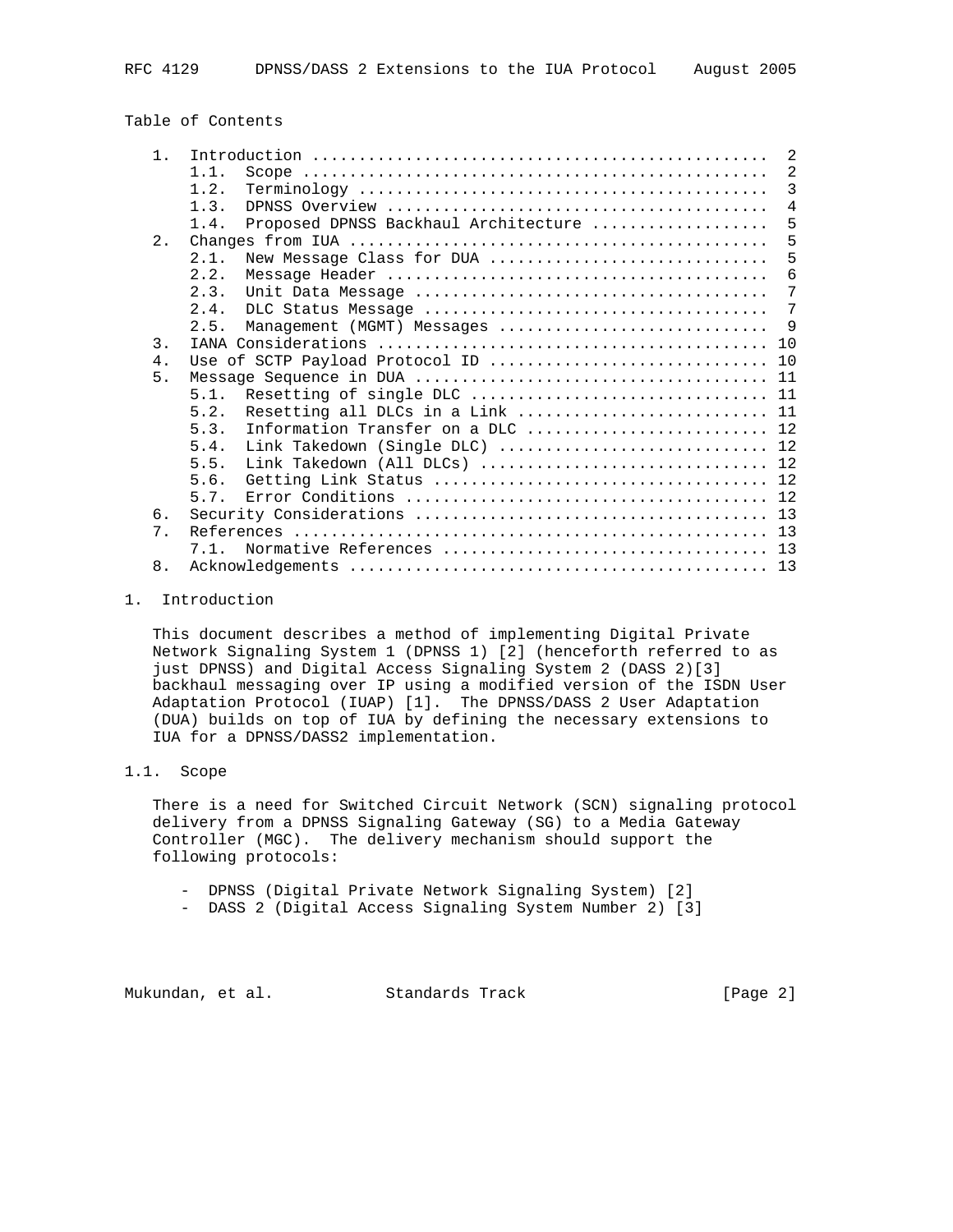Unless specifically mentioned, the details in this document are applicable to both DPNSS and DASS 2.

# 1.2. Terminology

 Data channel (D-channel) - A 64 kbit/s time slot that functions as a common signaling channel on a 2048 kbits/s interface or a 1544 kbits/s interface that is provisioned to carry DPNSS signaling.

 DPNSS channel - Time slots 1 to 15 and 17 to 31 on a 2048 kbits/s interface or Time slots 1 to 23 on a 1544 kbits/s interface are termed as DPNSS channels. These are the traffic channels that carry voice or data traffic.

- DPNSS supports 60 Channels (30 Real and 30 Virtual)
- DASS2 supports 30 Channels (All Real)

 Data Link Connection(DLC) - A DLC is the level 2 process that controls the transfer of level 3 messages on behalf of one DPNSS channel. A DLC uniquely identifies one DPNSS channel.

- DPNSS supports 60 DLCs (30 Real and 30 Virtual)
- DASSII supports 30 DLCs (All Real)

 DPNSS Link - A logical collection of the D-channel and the associated DPNSS channels in a 2048 kbits/s interface or a 1544 kbits/s interface is called a "DPNSS Link".

 Real channel - A signalling channel with an associated traffic channel (TS).

 Virtual channel - A signalling channel with no associated traffic channel.

NT1 - The DPNSS minimum retransmission period.

NT2 - The DPNSS minimum post retransmission acknowledgement delay.

 The key words "MUST", "MUST NOT", "REQUIRED", "SHALL", "SHALL NOT", "SHOULD", "SHOULD NOT", "RECOMMENDED", "MAY", and "OPTIONAL" in this document are to be interpreted as described in RFC 2119 [5].

Mukundan, et al. Standards Track [Page 3]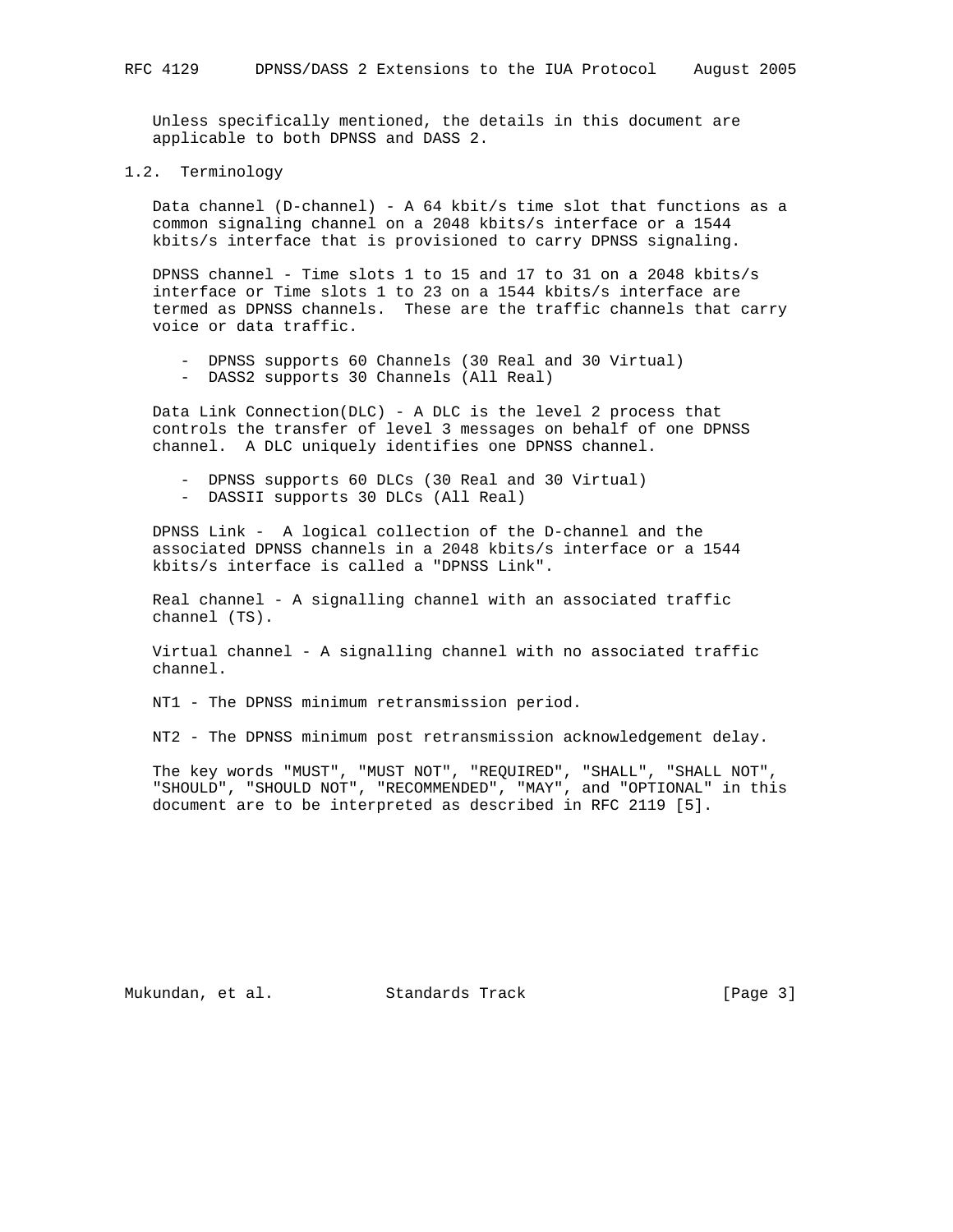# 1.3. DPNSS Overview

 DPNSS is an industry standard interface (ref. ND1301:2001/03) [2], which is defined between a PBX and an Access Network (AN). DPNSS extends facilities that are normally only available between extensions on a single PBX to all extensions on PBXs that are connected in a private network. DPNSS was originally derived from BT's Digital Access Signaling System I (DASS I), and was enhanced where necessary to meet the private network requirements. Some of these enhancements were incorporated in DASS 2 [3]. DPNSS uses a 2048 kbits/s or 1544 kbits/s Digital Transmission System Interface, as shown in Figure 1 below.

|     |                |    | $\cap$ $ \cap$    |
|-----|----------------|----|-------------------|
|     | $2048$ kbits/s |    |                   |
|     |                |    |                   |
| PBX | 1544 kbits/s   | ΆN |                   |
|     |                |    | $\cap$ – – $\cap$ |
|     |                |    |                   |
|     |                |    |                   |

#### Figure 1

 Channel 16 is on a 2048 kbits/s (E1) interface and channel 24 is on a 1544 kbits/s (T1) interface and is reserved for data communication between LE and AN. The channels reserved for data are called "Data Channels" or "D-Channels."

 The D-Channels are the physical media used to exchange data between the DPNSS protocol peer entities. A logical collection of the D-channel and the associated DPNSS channels is called a "DPNSS Link".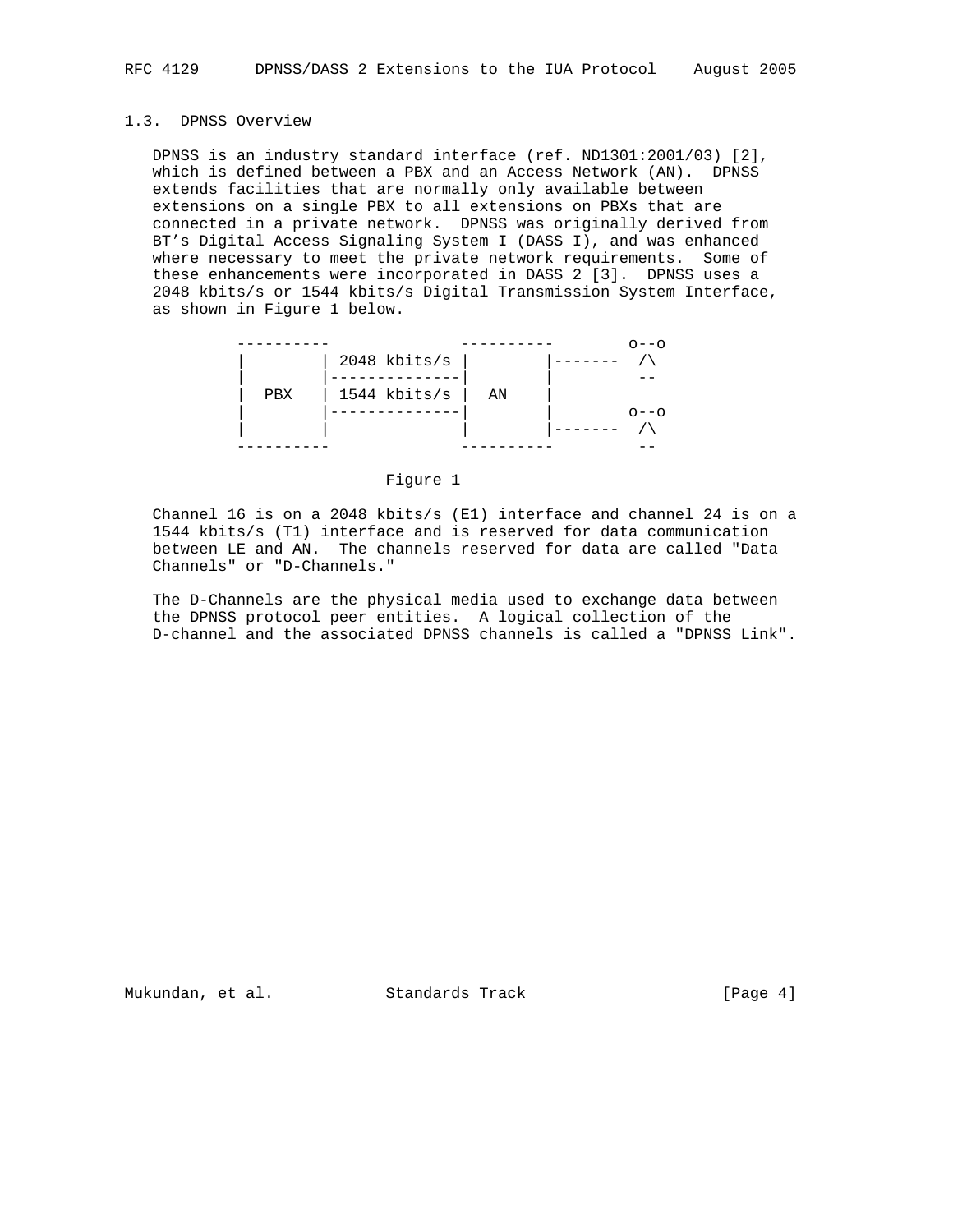| ******<br>$*$ PBX $*$ -<br>******               | ******<br><b>DPNSS</b><br>------* SG *-<br>****** | *******<br>IP<br>$*$ MGC $*$<br>******* |
|-------------------------------------------------|---------------------------------------------------|-----------------------------------------|
| $+ - - - - +$<br><b>DPNSS</b><br>L <sub>3</sub> | (NIF)                                             | DPNSS<br>L <sub>3</sub>                 |
| <b>DPNSS</b><br>L <sub>2</sub>                  | DUA<br>$DPNSS+---+$<br>SCTP<br>L <sub>2</sub>     | <b>DUA</b><br>SCTP                      |
|                                                 | $+ - - - - +$<br>$IP +$                           | ΙP                                      |

## 1.4. Proposed DPNSS Backhaul Architecture

 NIF - Nodal Interworking function SCTP - Stream Control Transmission Protocol DUA - DPNSS User Adaptation Layer Protocol

## 2. Changes from IUA

This section outlines the differences between DUA and IUA.

#### 2.1. New Message Class for DUA

 The DPNSS/DASS2 Layer 2 to Layer 3 primitives [2] [3] need to be identifiable from IUA boundary primitive transport messages and the boundary primitive transport messages of other IUA extensions (i.e., V5 or GR-303). Therefore, it is necessary to use a different message class parameter for DUA messages.

 For all DPNSS/DASS2 interface boundary primitives, a new Message Class is introduced:

 13 DPNSS/DASS2 Boundary Primitives Transport Messages (DPTM)

Similar to IUA, other valid message classes for DUA are:

- 0 Management (MGMT) Message
- 3 ASP State Maintenance (ASPSM) Messages
- 4 ASP Traffic Maintenance (ASPTM) Messages

Mukundan, et al. Standards Track [Page 5]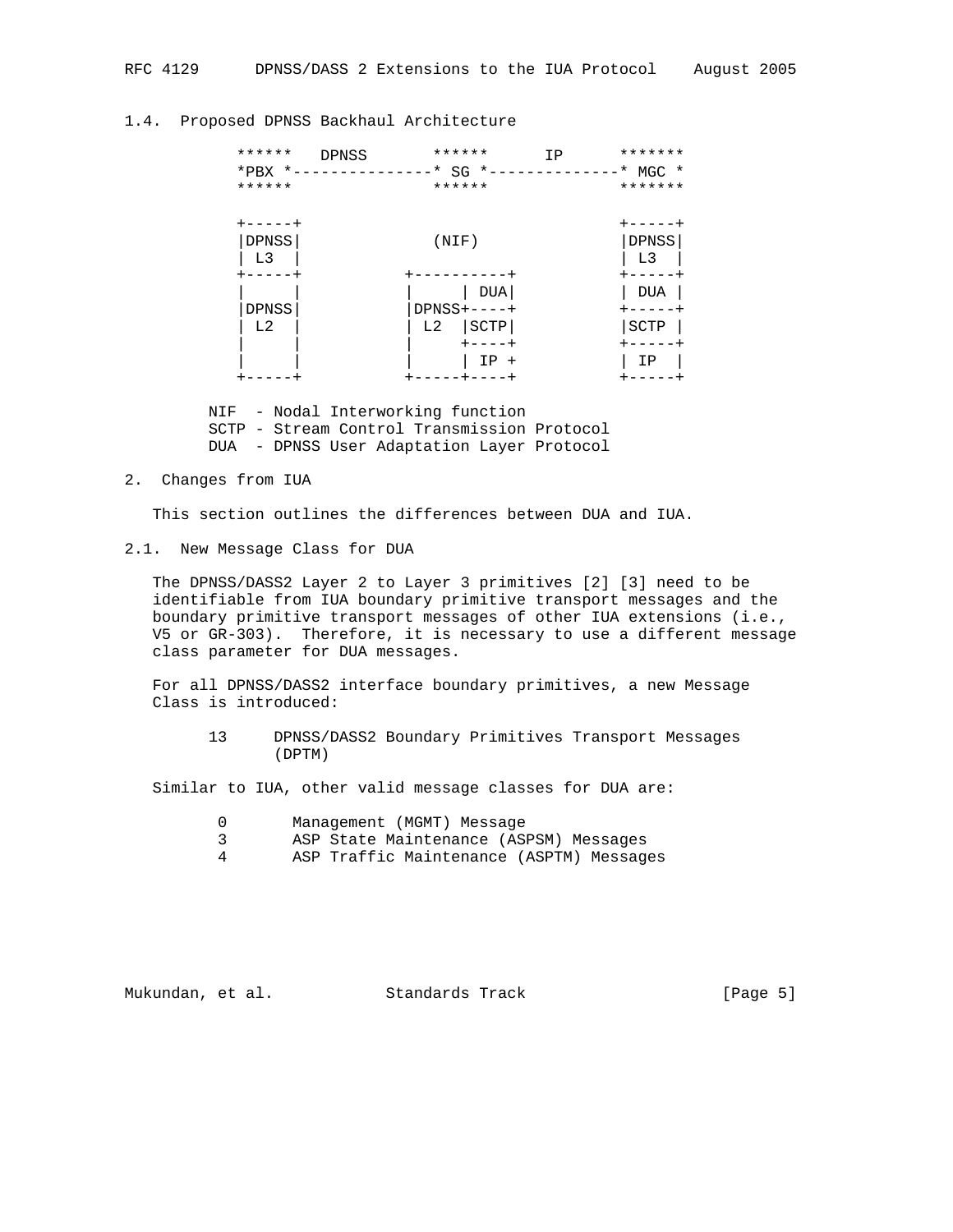# 2.2. Message Header

 The IUA Message Header [1] MUST be used with the DPTM messages, but the DLCI field in the DLCI parameter is formatted differently. Figure 2 below shows the IUA Message Header with integer-based Interface Identifier.

0  $1$  2 3 0 1 2 3 4 5 6 7 8 9 0 1 2 3 4 5 6 7 8 9 0 1 2 3 4 5 6 7 8 9 0 1 +-+-+-+-+-+-+-+-+-+-+-+-+-+-+-+-+-+-+-+-+-+-+-+-+-+-+-+-+-+-+-+-+ Tag (0x1) | Length +-+-+-+-+-+-+-+-+-+-+-+-+-+-+-+-+-+-+-+-+-+-+-+-+-+-+-+-+-+-+-+-+ Interface Identifier (integer) +-+-+-+-+-+-+-+-+-+-+-+-+-+-+-+-+-+-+-+-+-+-+-+-+-+-+-+-+-+-+-+-+ Tag (0x5) | Length=8 +-+-+-+-+-+-+-+-+-+-+-+-+-+-+-+-+-+-+-+-+-+-+-+-+-+-+-+-+-+-+-+-+ | December 1983 Spare | Spare | Spare | Spare | Spare | Spare | Spare | Spare | Spare | Spare | Spare | Spare | Spare | Spare | Spare | Spare | Spare | Spare | Spare | Spare | Spare | Spare | Spare | Spare | Spare | Spare +-+-+-+-+-+-+-+-+-+-+-+-+-+-+-+-+-+-+-+-+-+-+-+-+-+-+-+-+-+-+-+-+

Figure 2 IUA Message Header (integer-based Interface Identifier)

 In DUA, the DLCI field has a different format, in accordance with the ND1301:2001/03 (formerly BTNR 188) [2].

 $\sim$  0  $\sim$  1 0 1 2 3 4 5 6 7 8 9 0 1 2 3 4 5 +-+-+-+-+-+-+-+-+-+-+-+-+-+-+-+-+ | Reserved |V|0|Channel No.|1| +-+-+-+-+-+-+-+-+-+-+-+-+-+-+-+-+

Reserved: 7 bits

Should be set to all '0's and ignored by the receiver.

V-bit: 1 bit

 The V-bit is used to determine if the message is for a particular DLC or if it is applicable for all the DLCs in the carrier. The possible values of the V-bit are listed below:

| Value | Description                            |
|-------|----------------------------------------|
|       | Action is to be performed on all DLCs; |
|       | Channel number parameter is ignored.   |
|       | Action is to be performed on a single  |
|       | DLC specified by channel number.       |

| Mukundan, et al. |  |  | Standards Track | [Page 6] |
|------------------|--|--|-----------------|----------|
|------------------|--|--|-----------------|----------|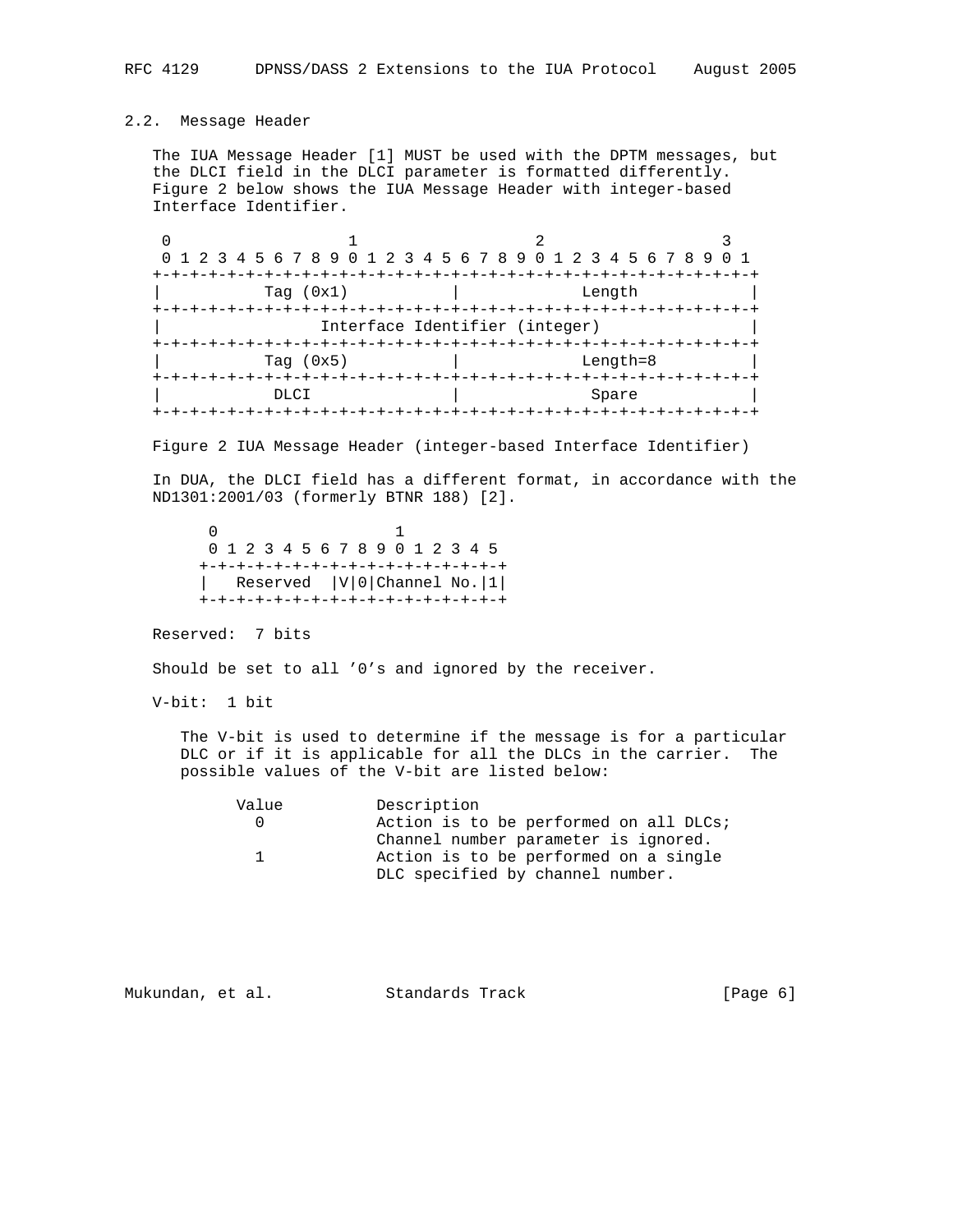This V-bit value is used only by the Establish and Release messages. Data messages should ignore this value. This indicator is provided so that a single command can be issued to establish or release all the DLCs in one DPNSS Link.

 For Channel Number (Channel No.), the valid values are 0 to 63 for DPNSS and 0 to 31 for DASS 2. This is because DASS 2 does not support virtual DLCs and, hence, has only 32 DLCs.

### 2.3. Unit Data Message

 DPNSS layer 2 does not have a unit data primitive and, hence, the Unit Data Messages (Request, Indication) are invalid for a DUA application. The Data Request and Indication messages (message types 1 and 2, respectively) will be used with DUA.

## 2.4. DLC Status Message

 For DUA, a new message is necessary to carry the status of the DLCs. This message will be a Management message (i.e., its message class will be a value of 0 for Management). The following message types will be used for these messages:

| DLC Status Request |
|--------------------|
|                    |

- 6 DLC Status Confirm
- 7 DLC Status Indication

 The DLC Status messages are exchanged between DUA layer peers to request, confirm, and indicate the status of the DLCs. The DLC Status messages contain the common message header, followed by IUA message header, as described in section 2.2.

Mukundan, et al. Standards Track [Page 7]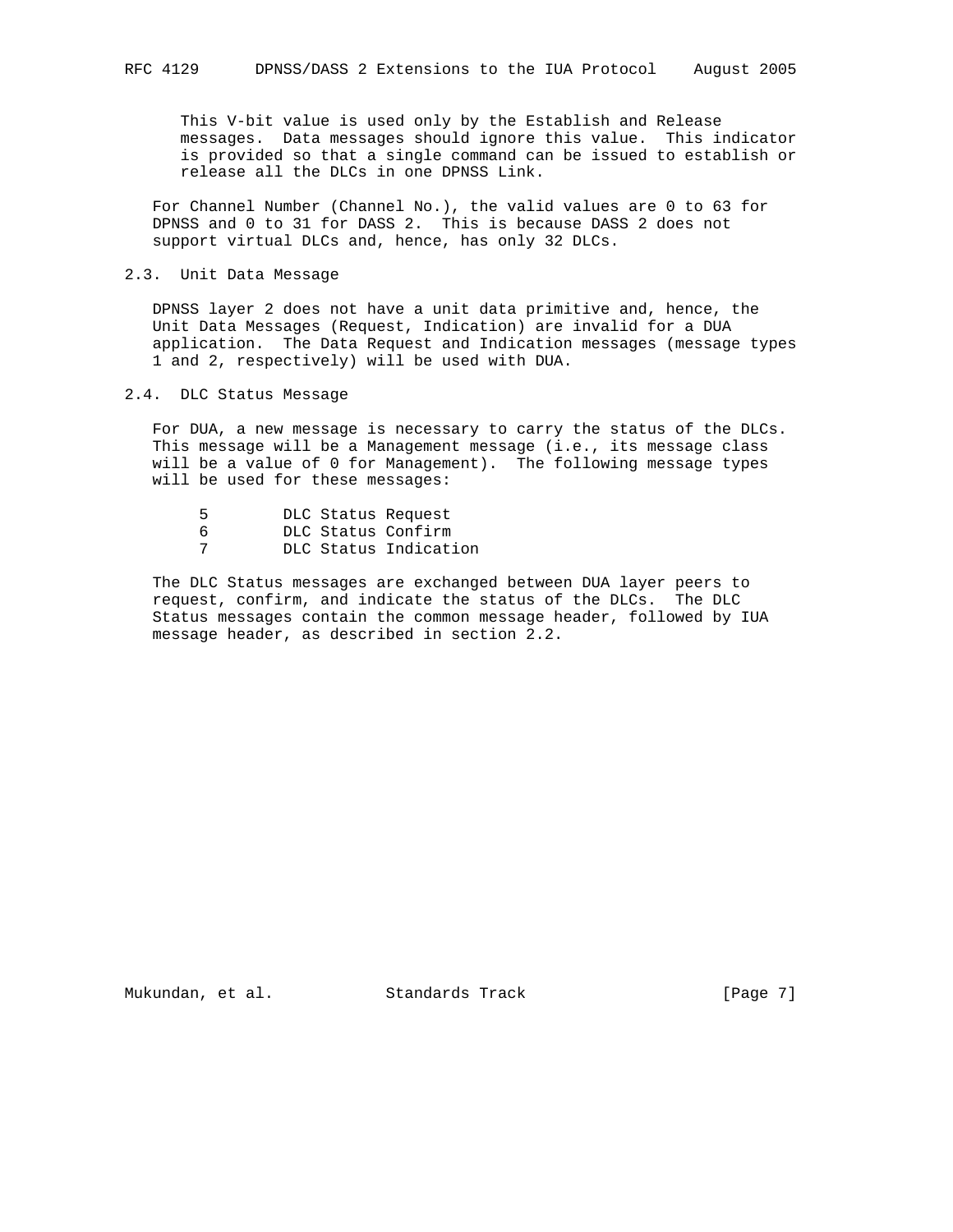In addition, the DLC Status Confirm and Indication messages will contain the new parameter, called the DLC Status parameter. This parameter will have the following format for an E1 interface:

| 0 1 2 3 4 5 6 7 8 9 0 1 2 3 4 5 6 7 8 9 0 1 2 3 4 5 6 7 8 9 0 1                              |  |              |  |  |  |        |  |  |
|----------------------------------------------------------------------------------------------|--|--------------|--|--|--|--------|--|--|
|                                                                                              |  |              |  |  |  |        |  |  |
|                                                                                              |  | Tag $(0x12)$ |  |  |  | Length |  |  |
|                                                                                              |  |              |  |  |  |        |  |  |
| NA  D1  D2  D3  D4  D5  D6  D7  D8  D9 D10 D11 D12 D13 D14 D15                               |  |              |  |  |  |        |  |  |
|                                                                                              |  |              |  |  |  |        |  |  |
| NA   D17   D18   D19   D20   D21   D22   D23   D24   D25   D26   D27   D28   D29   D30   D31 |  |              |  |  |  |        |  |  |
|                                                                                              |  |              |  |  |  |        |  |  |
| NA   D33   D34   D35   D36   D37   D38   D39   D40   D41   D42   D43   D44   D45   D46   D47 |  |              |  |  |  |        |  |  |
| -+-+-+-+-+-+-+-+-+-+-+-+-+-+-+-                                                              |  |              |  |  |  |        |  |  |
| NA D49 D50 D51 D52 D53 D54 D55 D56 D57 D58 D59 D60 D61 D62 D63                               |  |              |  |  |  |        |  |  |
|                                                                                              |  |              |  |  |  |        |  |  |

 NA stands for Not Applicable. D0 and D16 are not applicable for an E1 interface because timeslot 0 is used for E1 framing and synchronization bits and timeslot 16 is used for signaling. For DPNSS, there would be a total of max 60 DLCs (30 real + 30 virtual) and in case of DASS2 there would be a total of 30 DLCs (no virtuals).

This parameter will have the following format for a T1 interface:

0  $1$  2 3 0 1 2 3 4 5 6 7 8 9 0 1 2 3 4 5 6 7 8 9 0 1 2 3 4 5 6 7 8 9 0 1 +-+-+-+-+-+-+-+-+-+-+-+-+-+-+-+-+-+-+-+-+-+-+-+-+-+-+-+-+-+-+-+-+ Tag (0x12) | Length +-+-+-+-+-+-+-+-+-+-+-+-+-+-+-+-+-+-+-+-+-+-+-+-+-+-+-+-+-+-+-+-+ | D0| D1| D2| D3| D4| D5| D6| D7| D8| D9|D10|D11|D12|D13|D14|D15| +-+-+-+-+-+-+-+-+-+-+-+-+-+-+-+-+-+-+-+-+-+-+-+-+-+-+-+-+-+-+-+-+ |D16|D17|D18|D19|D20|D21|D22| NA|D24|D25|D26|D27|D28|D29|D30|D31| +-+-+-+-+-+-+-+-+-+-+-+-+-+-+-+-+-+-+-+-+-+-+-+-+-+-+-+-+-+-+-+-+ | NA|D33|D34|D35|D36|D37|D38|D39|D40|D41|D42|D43|D44|D45|D46| NA| +-+-+-+-+-+-+-+-+-+-+-+-+-+-+-+-+-+-+-+-+-+-+-+-+-+-+-+-+-+-+-+-+

 D23 is not applicable for a T1 interface because timeslot 23 is used for signaling. For DPNSS, there would be a total of max 46 DLCs (23 real + 23 virtual) and in case of DASS2 there would be a total of 23 DLCs (no virtuals).

Mukundan, et al. Standards Track (Page 8)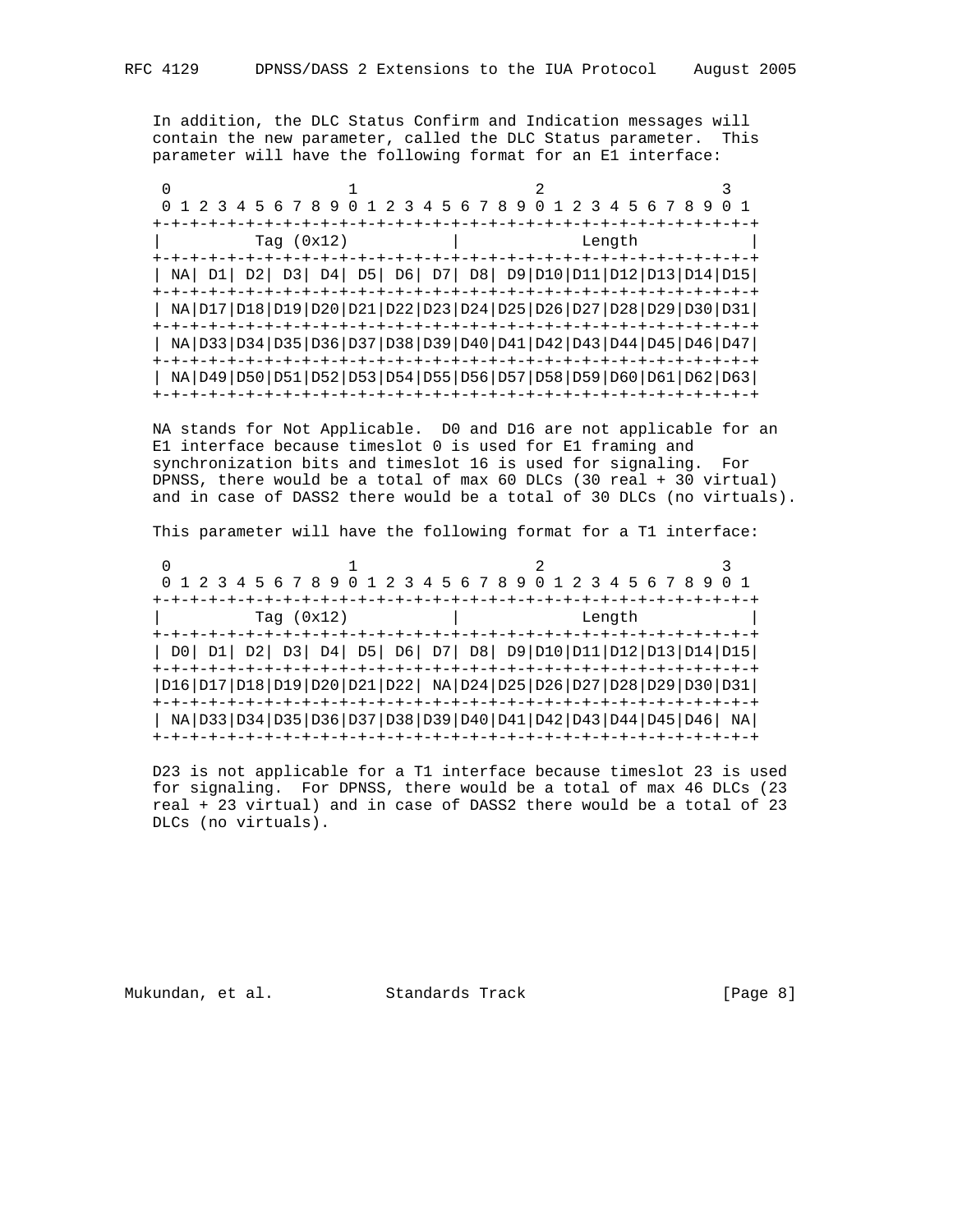The parameter carries the status of DLCs using two bits for each DLC. The possible values for the two bits are shown below:

| Value | Description          |
|-------|----------------------|
| 00    | Out Of Service       |
| በ 1   | Reset Attempted      |
| 1 O   | Reset Completed      |
| 11    | Information Transfer |
|       |                      |

 For DASS 2, the value 00 (Out Of Service) is invalid because the DASS 2 DLC does not have this state. In addition, the Idle state is a transient state local to the DLC, therefore, a value is not allocated for it.

 For DASS 2, there are no virtual DLCs and, hence, information about only 32 DLCs need to be carried. Therefore, the status message will have a length of 12 for a DASS 2 DLC Status message.

# 2.5. Management (MGMT) Messages

 Only the Notify and Error messages are valid for DUA. The TEI Status messages are not used.

# 2.5.1. Error Message

 The ERR message is sent when an invalid value or unrecognized message is found in an incoming message.

 The Error Code parameter indicates the reason for the Error Message. These are the supported values in IUA.

| Invalid Version                       | $0 \times 01$ |
|---------------------------------------|---------------|
| Invalid Interface Identifier          | $0 \times 02$ |
| Unsupported Message Class             | 0x03          |
| Unsupported Message Type              | 0x04          |
| Unsupported Traffic Handling Mode     | $0 \times 05$ |
| Unexpected Message                    | 0x06          |
| Protocol Error                        | $0 \times 07$ |
| Unsupported Interface Identifier Type | 0x08          |
| Invalid Stream Identifier             | 0x09          |
| Unassigned TEI                        | 0x0a          |
| Unrecognized SAPI                     | 0x0b          |
| Invalid TEI, SAPI combination         | 0x0c          |
| Refused - Management Blocking         | 0x0d          |
| ASP Identifier Required               | 0x0e          |
| Invalid ASP Identifier                | 0x0f          |
|                                       |               |

Mukundan, et al. Standards Track [Page 9]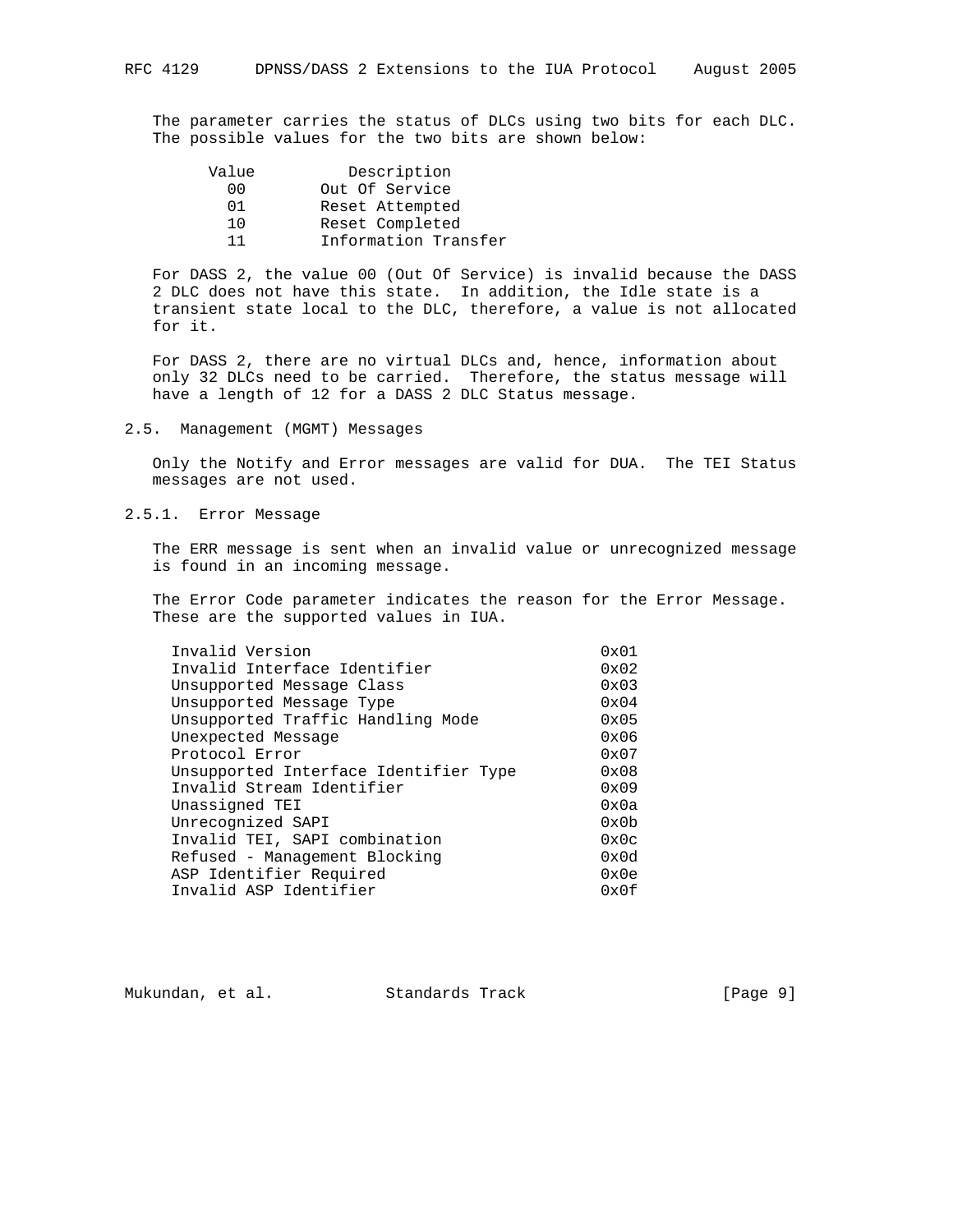In DUA, the error codes 0x0a, 0x0b, and 0x0c are invalid, as they are specific to ISDN.

The following additional error codes are supported in DUA:

|  | Channel Number out of range   | 0x1c |
|--|-------------------------------|------|
|  | Channel Number not configured | 0x1d |

 The "Channel Number out of range" error is sent if a message is received with a channel number greater than 63 for DPNSS or 31 for DASS 2.

 The "Channel Number not configured" error is sent if a message is received with a channel number that is not configured.

3. IANA Considerations

 IANA has assigned a DUA value for the SCTP Payload Protocol Identifier field that is used in SCTP Payload Data chunks. The following value for the SCTP Payload Protocol Identifier field SHOULD be used for DUA:

SCTP Payload Protocol ID = "10"

4. Use of SCTP Payload Protocol ID

 As an option, the IUA value for SCTP Payload Protocol ID MAY also be used for DUA, for instance, if one wanted to backhaul ISDN and DPNSS over the same SCTP association. However, use of separate SCTP Payload Protocol IDs (10 for DUA and 1 for IUA) is recommended as the primary option, even in scenarios where ISDN and DPNSS are backhauled over the same SCTP association.

 SCTP Payload Protocol ID of "10" SHOULD be used for DUA if only DPNSS is backhauled over an SCTP association (i.e., in scenarios where simultaneous backhauling of ISDN and DPNSS over the same association is NOT required).

 The SCTP Payload Protocol Identifier is included in each SCTP Data chunk, to indicate which protocol the SCTP is carrying. This Payload Protocol Identifier is not directly used by SCTP but MAY be used by certain network entities to identify the type of information being carried in a Data chunk.

Mukundan, et al. Standards Track [Page 10]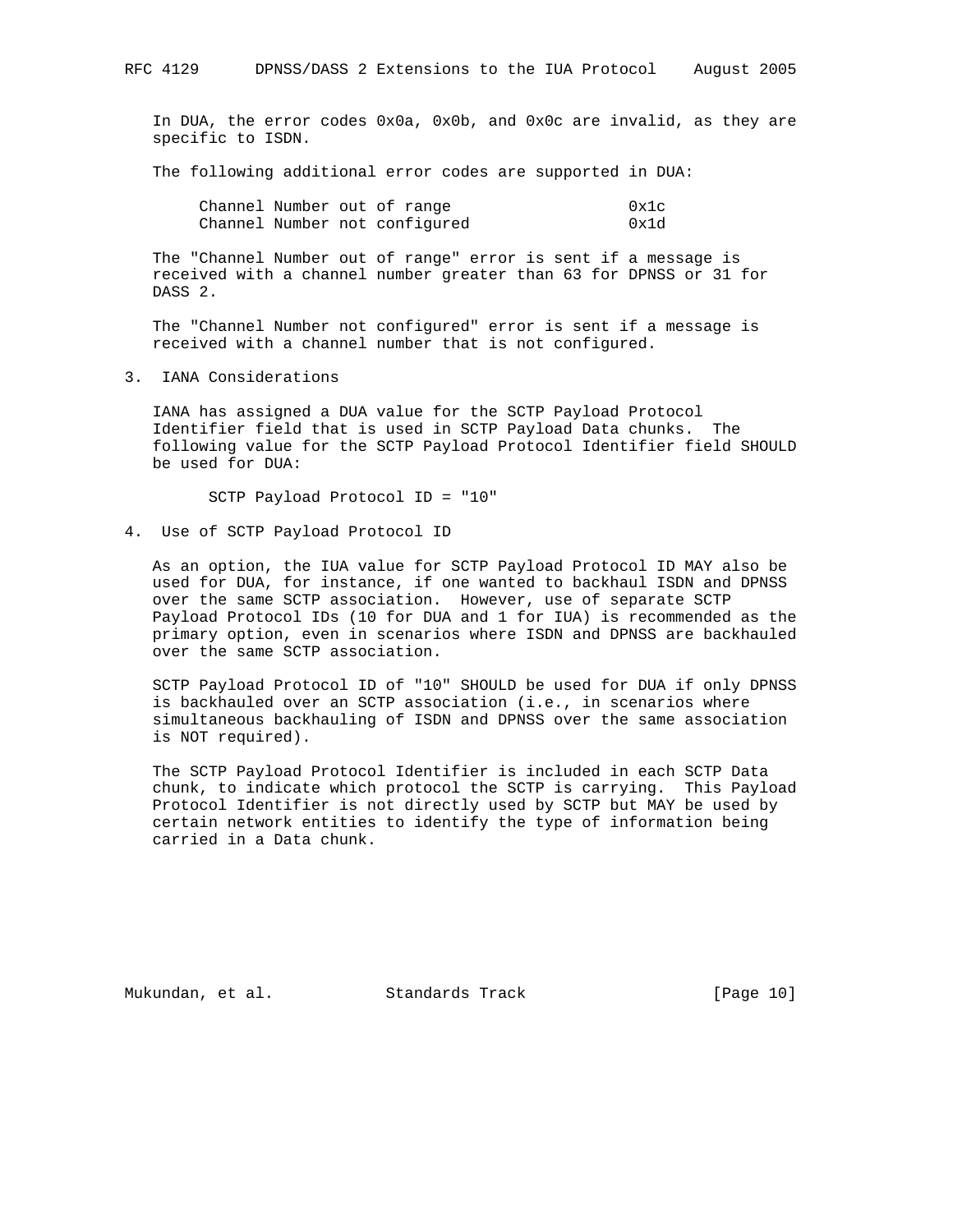5. Message Sequence in DUA

 An example of the message flows for establishing a data link on a signaling channel, passing PDUs and releasing a data link on a DPNSS channel is shown below. An active association between MGC and SG is established prior to the following message flows.

## 5.1. Resetting of single DLC

i) Successful

| PRX  |              |          | MGC                                      |  |
|------|--------------|----------|------------------------------------------|--|
|      |              |          |                                          |  |
| TTA. | -----------> |          | Est $Cfm$ -----------> (DLC in RC State) |  |
|      |              | $Ind=1)$ |                                          |  |

ii) Unsuccessful(Link Failure)

PBX SG MGC <----------- SABMR <----------- Est Req(Ind=1) Retransmissions over NT1 and NT2 expired Rel Ind -----------> (DLC in RA state) (RELEASE\_OTHER,Ind=1)

### 5.2. Resetting all DLCs in a Link

PBX SG MGC <----------- SABMR(1) <----------- Est Req(Ind=0)  $-------$  SABMR(2) <----------- SABMR(3) .............  $\leftarrow$  ----------- SABMR(N) In each DLC either UA is received or NT1/NT2 is expired

> Est Cfm -----------> (Status of DLCs (Ind=0) are not updated) <----------- Status Req Status cfm ----------> (Mark DLC status based on status bits)

 If one of more DLCs remains out-of-service after this procedure (e.g., due to layer 2 management), the MGC can either retry this DLC with an Est Req(Ind=1) indicating the specific DLC or with an

Mukundan, et al. Standards Track [Page 11]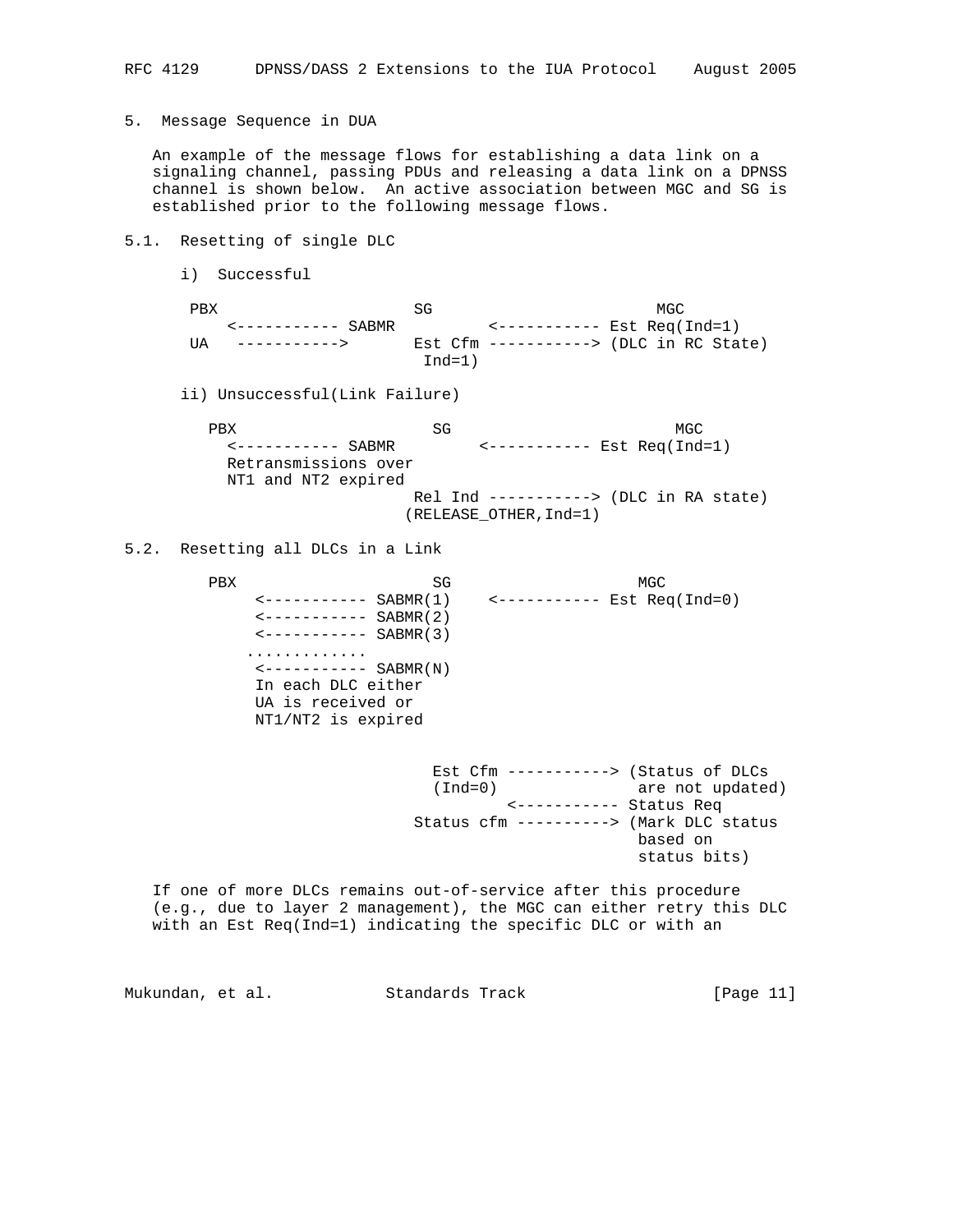Est Req(Ind=0) and the SG will retry the appropriate DLC that is out-of-service. 5.3. Information Transfer on a DLC PBX SG MGC <----------- UI(C) <----------- Data Req UI(R)-----------> Data Ind -----------> 5.4. Link Takedown (Single DLC) PBX SG MGC (For DPNSS, mark DLC as OOS) <----------- Rel Req (For DASSII, mark DLC as RA) (RELEASE\_MGMT, Ind=1) Rel Cfm ----------> (Ind=1) 5.5. Link Takedown (All DLCs) PBX SG MGC (For DPNSS, mark all DLCs as OOS) <-------- Rel Req (For DASSII, mark DLC as RA) (RELEASE\_MGMT, Ind=0) Rel Cfm ----------> (Ind=0) 5.6. Getting Link Status PBX SG MGC <----------- Stat Req Stat Cfm -----------> (Mark DLC status based on status bits) 5.7. Error Conditions PBX SG MGC Invalid Message <-----------Est/Rel/Data/- Stat Req Error Ind -----------> (Error Code)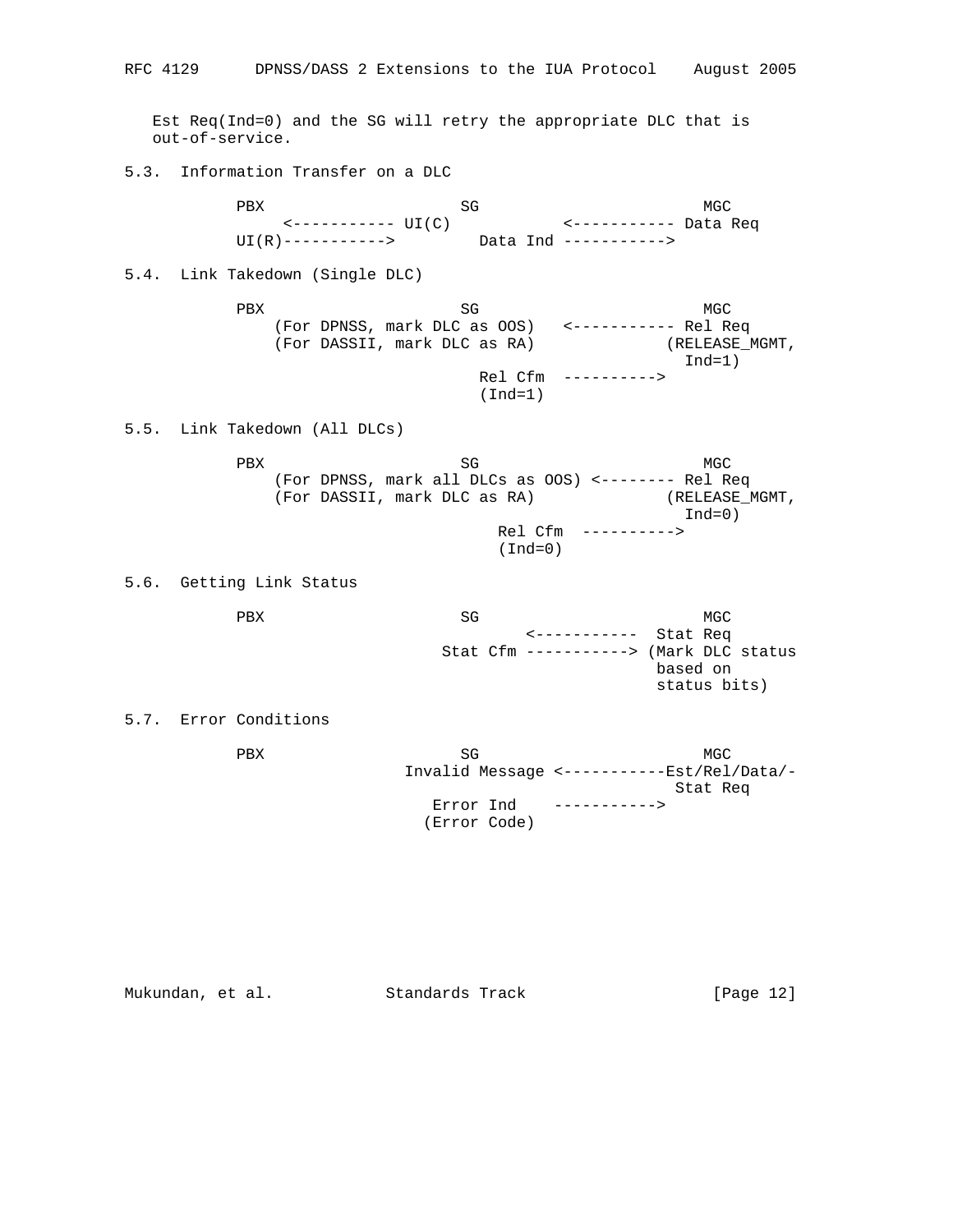6. Security Considerations

 The security considerations for the ISDN User Adaptation Protocol (IUAP) [1] (Section 6) and the security considerations for SIGTRAN Protocols document [4] apply to this document as well.

- 7. References
- 7.1. Normative References
	- [1] Morneault, K., Rengasami, S., Kalla, M., and G. Sidebottom, "ISDN Q.921-User Adaptation Layer", RFC 3057, February 2001.
	- [2] Ofcom/NICC ND1301:2001/03, DPNSS [188], Digital Private Signalling System No 1 (DPNSS 1) (Formerly BTNR 188).
	- [3] BTNR (British Telecom Network Requirements) 190 Issue 2 Digital Access Signaling System No 2.
	- [4] Loughney, J., Tuexen, M., and J. Pastor-Balbas, "Security Considerations for Signaling Transport (SIGTRAN) Protocols", RFC 3788, June 2004.
	- [5] Bradner, S., "Key words for use in RFCs to Indicate Requirement Levels", BCP 14, RFC 2119, March 1997.
- 8. Acknowledgements

 The authors would like to thank Shashi Kumar and Venkatesh Seshasayee of Wipro Technologies for their useful suggestions and comments.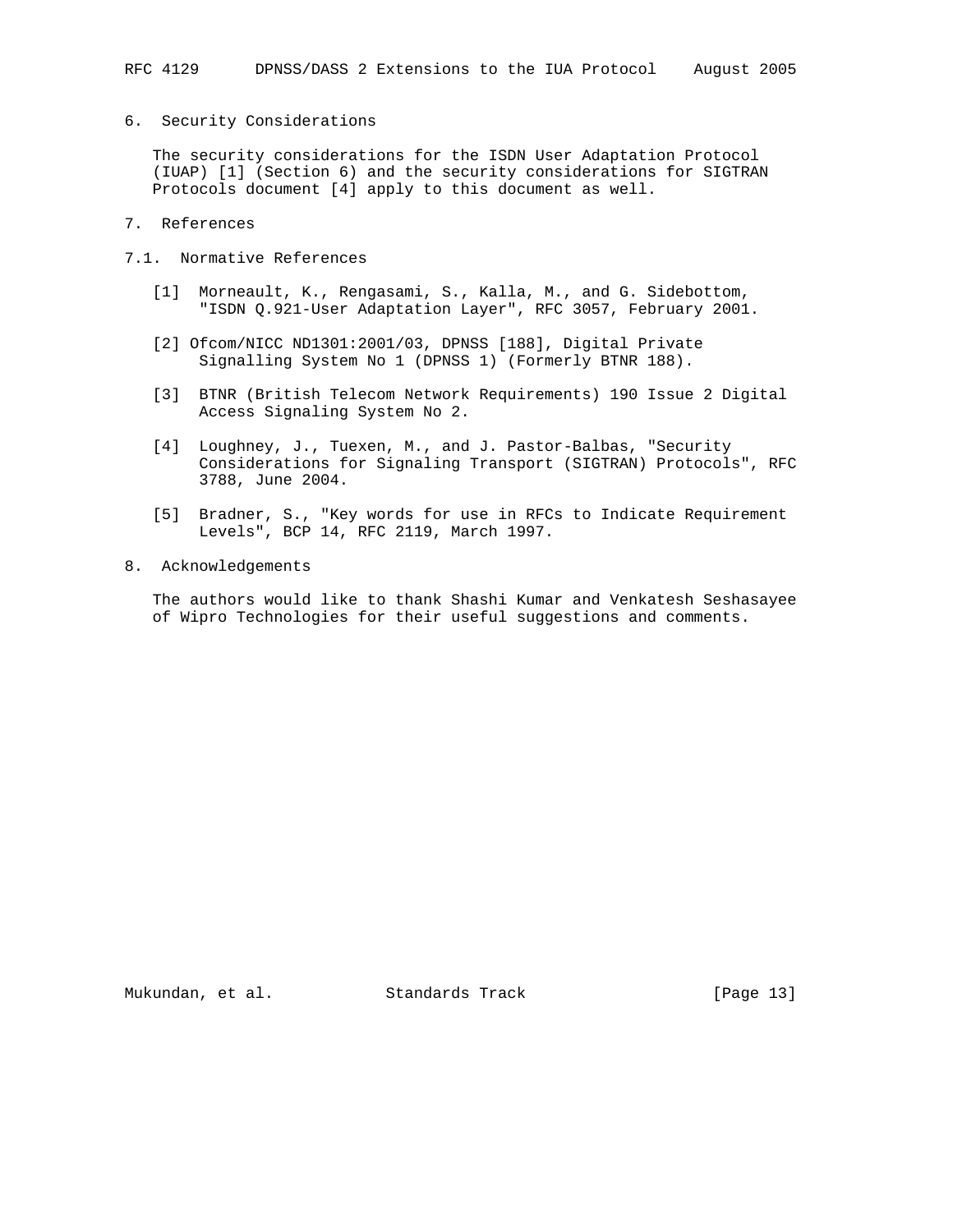Authors' Addresses

 All correspondence regarding this document should be sent to the following addresses:

 Ranjith Mukundan Wipro Technologies 72, Electronics City Hosur Main Road Bangalore 560100 India

 Phone: +91-80-51195893 EMail: ranjith.mukundan@wipro.com

 Ken Morneault Cisco Systems Inc. 13615 Dulles Technology Drive Herndon, VA. 20171 USA

 Phone: +1-703-484-3323 EMail: kmorneau@cisco.com

 Narsimuloo Mangalpally Nortel Networks 250 Sidney Street Belleville, Ontario K8P 3Z3 Canada

 Phone: +1-613-967-5034 EMail: narsim@nortelnetworks.com

Mukundan, et al. Standards Track [Page 14]